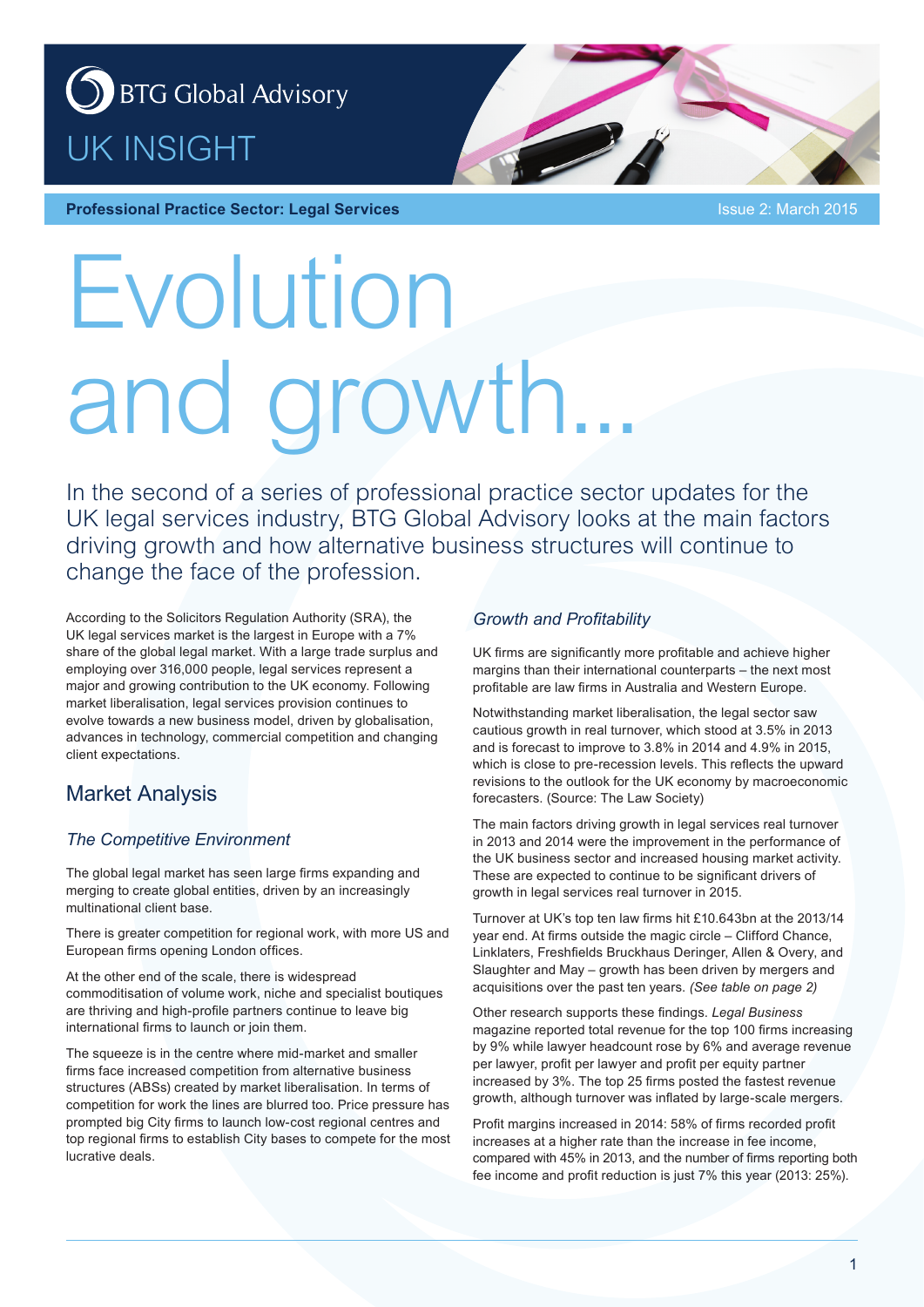#### **Professional Practice Sector: Legal Services Intervention of the Issue 2: March 2015**

| Turnover: UK Firms 2013/14 |                                |                       |  |  |  |  |  |
|----------------------------|--------------------------------|-----------------------|--|--|--|--|--|
| <b>Rank</b>                | <b>Firm</b>                    | 2013/14 Turnover (£m) |  |  |  |  |  |
| 1                          | <b>DLA Piper</b>               | 1,566                 |  |  |  |  |  |
| 2                          | <b>Clifford Chance</b>         | 1,359                 |  |  |  |  |  |
| 3                          | Linklaters                     | 1,255                 |  |  |  |  |  |
| 4                          | Allen & Overy                  | 1,234                 |  |  |  |  |  |
| 5                          | Freshfields Bruckhaus Deringer | 1,232                 |  |  |  |  |  |
| 6                          | Norton Rose Fulbright          | 1,152                 |  |  |  |  |  |
| 7                          | Hogan Lovells                  | 1,070                 |  |  |  |  |  |
| 8                          | <b>Herbert Smith Freehills</b> | 800                   |  |  |  |  |  |
| 9                          | <b>CMS</b>                     | 715.19                |  |  |  |  |  |
| 10                         | Ashurst                        | 586                   |  |  |  |  |  |

*Source: The Lawyer*

Law firm profitability at the high end of the market was boosted by increased deal activity and value in 2014, which was the strongest year for M&A since 2007. The top global legal advisers were all US firms, headed by Weil, Gotshal & Manges and Simpson Thacher & Bartlett. Freshfields Bruckhaus Deringer was the top ranked UK firm, and Slaughter and May, Linklaters and Allen & Overy all appeared in the top 20 in terms of deal value. UK deal volume increased 5% in volume and 31% in value. Slaughter and May topped the rankings, which again were dominated by US firms, particularly in terms of deal value. (Source: Thomson Reuters)

#### *Consolidation and Mergers*

Notwithstanding the recovering global economy and the uptick in transactions, the legal sector continues to consolidate. According to Altman Weil, the first three quarters of 2014 saw more mergers than in any year since 2007. *(See table on page 4)*

Mergers involving major global players relate to extending their global footprint or establishing a presence in a significant jurisdiction. Herbert Smith Freehills and SJ Berwin's mergers brought Australian and Chinese presence to long-standing City firms. A merger is a quick way into new and emerging markets. International firms like DLA Piper and Bird & Bird are two examples of firms extending their global footprints through mergers with local firms.

In the mid-markets, mergers create firms with sufficient bandwidth to compete for lucrative bigger-ticket work. For example, the merger between Morgan Cole and Blake Lapthorn into Blake Morgan in July 2014 created a top 50 firm.

Other mergers are driven by the mid-market's struggle to hold off competition from commercial ABSs and from national firms looking down the food chain for lucrative work. Sometimes the match is obvious, but others are clearly distressed mergers – and not all of them go ahead, particularly when regional and specialist firms unexpectedly look for liaisons from a range of different quarters.

However, the UK appetite for mergers is not reflected in the US legal market, due to a combination of factors, which include regulations that prohibit placing restrictions on a client's right to choose his or her lawyer – meaning the individual partner rather than the firm. Consequently, lateral hires tend to bring their key clients with them. Litigation involving law firms is another deterrent to US mergers.

### Market Liberalisation

The Legal Services Act 2007 introduced alternative business structures (ABSs) which allow lawyers to form multidisciplinary practices with other professionals and non-lawyers to own and manage legal services providers. This has led to a proliferation of business models.

Some ABSs are technology driven – deploying the latest document automation software to offer self-service offerings. Others apply business models from other sectors to legal services, in some cases with measurable success: Australia-listed Slater and Gordon's net profit after tax rose 47.2% on 2013 figures. Others have proved less successful. Stobart Barristers, launched in 2012 by trucking business Stobart Group, closed its business in May 2014.

The UK market has seen private equity investors in law firms change the shape and strategy of the business. Two examples are Knights Solicitors, backed by private equity investment from former Dragons' Den investor James Caan's private equity house Hamilton Bradshaw, and Parabis, backed by Duke Street, the first private equity investor to enter the legal market.

It should be noted that ABSs represent less than 3% of the UK legal market. According to the latest figures from the SRA, there are just 339 licensed ABSs compared with an estimated 11,000 law firms. However, in just a couple of years ABSs have achieved a significant share of particular areas of legal work and are rightly recognised as a threat to established practices. According to the SRA, they account for one third of turnover in the PI (personal injury) market. It is also worth considering the observation by Sir Nigel Knowles, global co-chief executive of DLA Piper, in a recent article for *The Lawyer* that this could be because legal services remain fragmented, with no individual firm having more than a 1% market share.

The anticipated multidisciplinary practices combining legal practices with other services have, by and large, not materialised, although this may change with the re-entry of the Big Four accountancy practices into the legal sector; however, there are indications that the regulatory environment needs to be adjusted to facilitate multidisciplinary practices.

The past 18 months has seen three of the Big Four accountancy practices gain ABS licences and in August 2014 the Institute of Chartered Accountants (ICAEW) became the first non-legal entity with powers to regulate probate services and license ABSs.

Whereas most ABSs have concentrated on commoditised volume work, global consultancies are looking to compete with the mid-markets. However, regulatory issues present a challenge in that an accountancy firm wishing to provide legal services would need to be regulated by the SRA.

UK INSIGHT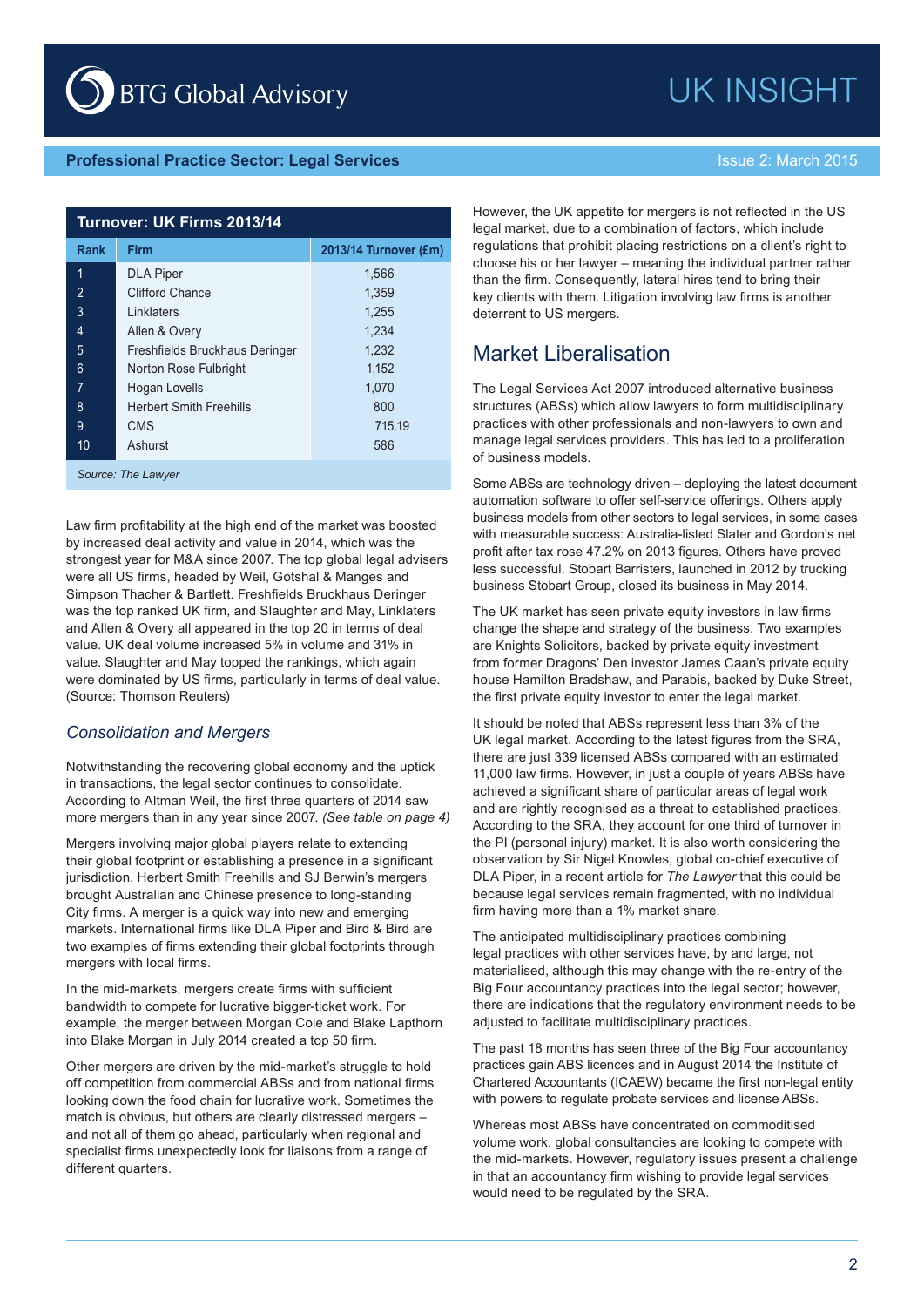# UK INSIGHT

### Drivers of Change

#### *Price Pressure*

Client expectations have changed and value for money is top of the agenda. While the volume/lower end of the market moves towards fixed price, self-service business models, corporate and commercial firms are increasingly involved in alternative financing arrangements (AFAs) which include fixed, capped and discounted fees.

Notwithstanding the improving economy, corporate counsel are looking closely at the value proposition; they are bringing more work in-house and making greater demands on their external advisers. Price pressure remains a feature of many panel reviews, and looks set to be the new normal. It is forcing law firms to align their pricing models with client preferences, heralding the end of hourly billing in all but high-end and niche services. Moving away from hourly billing has led to a focus on productivity and efficiency, and strategic priorities and investments are shifting towards project and resource management, including business process re-engineering.

#### *The War for Talent*

While the number of firms is decreasing, many firms are increasing their headcount. London's magic circle firms are fighting off US firms looking to recruit top talent. US firms are beginning to dominate the London mid-tier and this is leading to higher remuneration for top rainmakers and an increase in highprofile lateral hires.

#### *Cuts and Regulation*

Cuts in legal aid have challenged firms that operate in particular sectors, and although the justice gap has driven innovation in some quarters, it has created difficulties in firms that focus on legal aid work.

Complying with (and keeping up with) changing rules and regulations from the Legal Services Board, the Law Society and the SRA is another costly and time-consuming activity. For example, the SRA requires firms to appoint Compliance Officers for Legal Practice (COLPs) and for Finance and Administration (COFAs) to manage risk and regulatory compliance as part of the shift to outcomes-focused regulation. The SRA is considering whether the current regulatory environment is too onerous for smaller and mid-sized firms in the face of commercial competition.

*The Law Society Gazette* highlights the fact that the lack of flexibility over professional indemnity insurance (PII) and the fact that actions against solicitors nearly tripled in 2014 may also prove a threat, particularly to smaller and mid-market firms. LLPs and ABSs must have at least £3m cover for any one claim and sole practitioners and partnerships must have at least £2m for any one claim in compulsory cover. It has not helped that the SRA and the LSB have failed to reach agreement over this.

Additionally, smaller practices are facing additional costs associated with changes to payroll rules and the introduction of auto-enrolment pension legislation.

#### *Technology*

Technology is transforming legal services delivery. Cloud computing helps bigger firms become more agile, making it quicker to open and close offices and enables smaller firms and start-ups to access enterprise grade software without having to make capital investments. Mobile technology allows lawyers to access their firm's systems remotely via a multitude of devices. It is transforming client service, giving clients instant 24/7 access to the progress of their matters.

Technology-driven ABSs which implement automated workflow technology and apply data analytics across the business have influenced their mid-market law firm competition in two ways: to explore software solutions that boost their business, and to use online and social media to promote the local expertise and personalised approach that differentiates their services.

Technology has changed legal services with ABSs and law firms offering self-service features such as online forms and services that people can access before making contact with a lawyer and incurring charges. In the corporate world, collaboration software allows clients 24/7 secure access to their matters. File encryption and e-signatures mean documents can be sent and signed securely online and online video conferencing via Skype or Lync reduces the need for business travel without incurring massive call charges.

#### *Diversity*

Although law firms recruit slightly more women than men, the gender balance declines significantly at partnership and senior management level and there is a tendency for women to leave private practice for in-house roles. In 2014 several UK firms made commitments to reach 30% female partnership within the next few years. Linklaters was the first magic circle firm to set gender diversity targets, aiming for 20% of its executive committee and international board to be female by 2018. BLP is aiming for 30% female partnership by 2018, Taylor Wessing 25%, and Norton Rose Fulbright 30% by 2020.

## Looking Ahead: Threats and Opportunities

ABSs represent an ongoing threat to firms at the commoditised end of the market. As we go to press, LegalZoom becomes the first US company to gain an ABS licence, working in partnership with law firm network QualitySolicitors.

Consolidation is likely to continue. As Sir Nigel Knowles wrote in *The Lawyer*: "There are simply too many firms (and, inevitably, too many lawyers) offering services without any clear differentiation. Consolidation is a certainty." He anticipated more firms involved in mergers to gain greater geographic exposure, particularly in Africa and Asia, and this is already happening. *(See table on page 4)*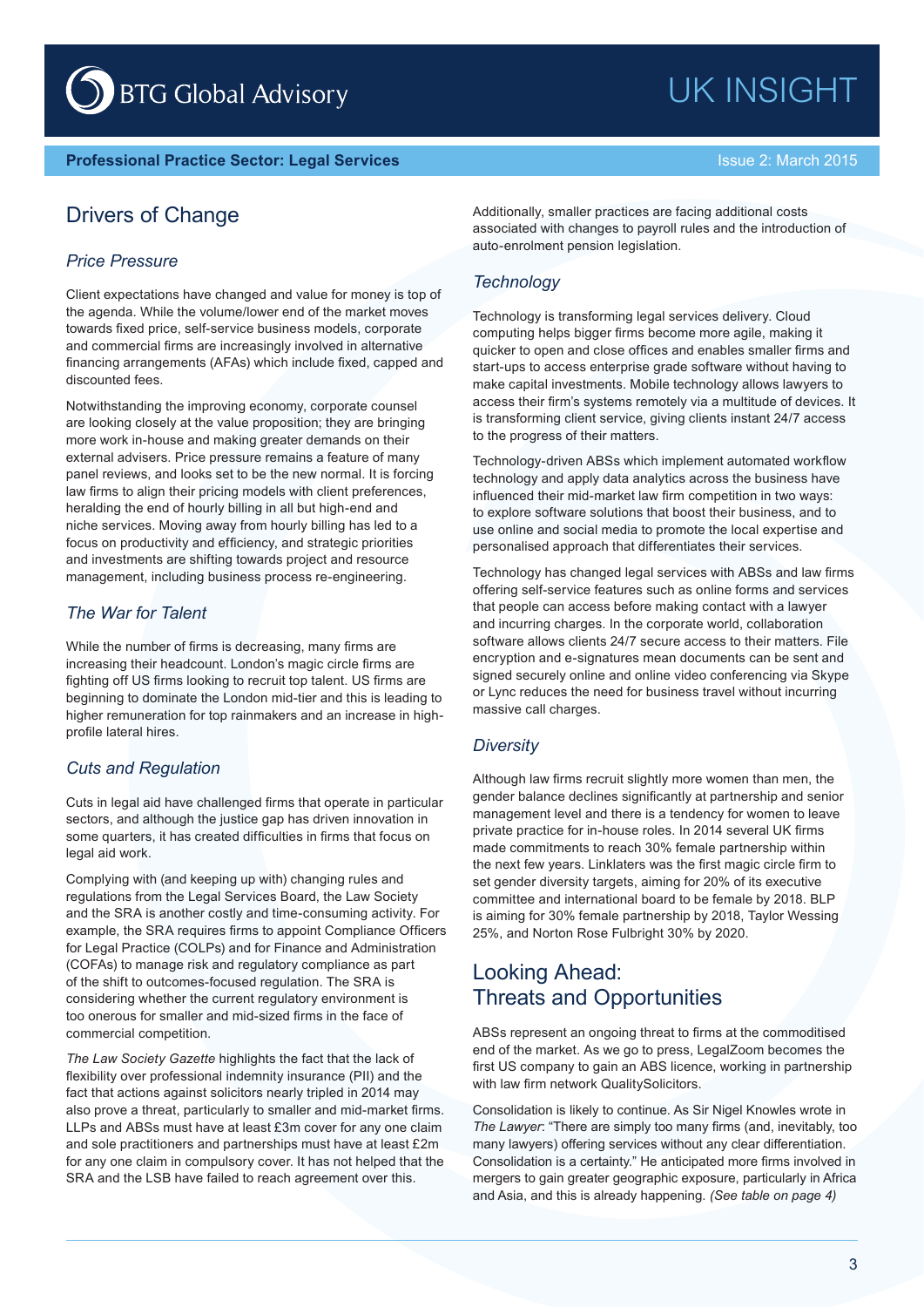## UK INSIGHT

| 2014 Legal Sector Mergers and Acquisitions |                                   |                              |                                                    |                                                  |                              |                                   |                                              |  |  |  |
|--------------------------------------------|-----------------------------------|------------------------------|----------------------------------------------------|--------------------------------------------------|------------------------------|-----------------------------------|----------------------------------------------|--|--|--|
| <b>Report</b><br><b>Date</b>               | Firm 1                            | <b>Main</b><br><b>Office</b> | <b>Total</b><br><b>Lawyers</b>                     | Firm 2                                           | <b>Main</b><br><b>Office</b> | <b>Total</b><br><b>Lawyers</b>    | <b>Post Merger</b><br><b>Name</b>            |  |  |  |
| 12/12/2014                                 | <b>DMH Stallard</b>               | London                       | 76                                                 | <b>AWB Partnership</b>                           | Guildford                    | 37                                | <b>DMH Stallard</b>                          |  |  |  |
| 06/11/2014                                 | <b>Irwin Mitchell</b>             | London                       | 526                                                | <b>Berkeley Law</b>                              | London                       | 9                                 | <b>NA</b>                                    |  |  |  |
| 02/11/2014                                 | Eversheds                         | London                       | 1.218                                              | Juridia Butzow                                   | Helsinki                     | 102                               | JB Eversheds*                                |  |  |  |
| 28/10/2014                                 | <b>DLA Piper</b>                  | N/A                          | 4,200                                              | Gallastegui y Lozano                             | <b>Mexico City</b>           | $\overline{7}$<br><b>Partners</b> | <b>DLA Piper</b><br>Gallastegui y<br>Lozano* |  |  |  |
| 20/10/2014                                 | Bird & Bird                       | London                       | 918                                                | <b>Truman Hoyle</b>                              | Sydney                       | 24                                | Bird & Bird                                  |  |  |  |
| 06/10/2014                                 | Shepherd and<br>Wedderburn        | Edinburgh                    | 225                                                | <b>Tods Murray</b>                               | Edinburgh                    | 79                                | Shepherd and<br>Wedderburn                   |  |  |  |
| 26/09/2014                                 | Berrymans Lace<br>Mawer           | London                       | 440                                                | <b>Campbell Fitzpatrick</b><br><b>Solicitors</b> | <b>Belfast</b>               | 21                                | Berrymans Lace<br>Mawer                      |  |  |  |
| 02/09/2014                                 | <b>DLA Piper</b>                  | N/A                          | 4,200                                              | Haškovcová & Co                                  | Prague                       | 9                                 | <b>DLA Piper</b>                             |  |  |  |
| 11/08/2014                                 | Harper Macleod                    | Glasgow                      | 121                                                | <b>Bird Semple</b>                               | Glasgow                      | 14                                | Harper Macleod                               |  |  |  |
| 16/07/2014                                 | <b>Charles Russell</b>            | London                       | 273                                                | Speechly Bircham                                 | London                       | 195                               | <b>Charles Russell</b><br>Speechlys          |  |  |  |
| 07/07/2014                                 | Hogan Lovells                     | London                       | 2,280                                              | <b>BSTL</b>                                      | <b>Mexico City</b>           | 70                                | Hogan Lovells                                |  |  |  |
| 02/05/2014                                 | HowardKennedyFsi                  | London                       | 184                                                | <b>CKFT</b>                                      | London                       | $\overline{7}$<br><b>Partners</b> | HowardKennedyFsi                             |  |  |  |
| 28/04/2014                                 | Gordon Dadds***                   | London                       | 30                                                 | Davenport Lyons                                  | London                       | 81                                | <b>NA</b>                                    |  |  |  |
| 09/04/2014                                 | Dentons                           | <b>NA</b>                    | 2,600                                              | KapdiTwala                                       | Cape Town                    | 5                                 | Dentons                                      |  |  |  |
| 20/03/2014                                 | <b>Blake Lapthorn</b>             | Southampton                  | 234                                                | Morgan Cole                                      | Cardiff                      | 170                               | <b>Blake Morgan</b>                          |  |  |  |
| 18/03/2014                                 | Sutherland                        | Atlanta, USA                 | 422 (Non-UK<br>100 Merger,<br>AmLaw 100<br>Firm**) | <b>Arbis</b>                                     | London                       | 5                                 | Arbis Sutherland*                            |  |  |  |
| 17/03/2014                                 | Berrymans Lace<br>Mawer           | London                       | 408                                                | <b>HBM Sayers</b>                                | Glasgow                      | 30                                | Berrymans Lace<br>Mawer                      |  |  |  |
| 04/03/2014                                 | Bircham Dyson Bell                | London                       | 103                                                | Ambrose Appelbe                                  | London                       | 12                                | <b>Bircham Dyson Bell</b>                    |  |  |  |
| 07/02/2014                                 | <b>Field Fisher</b><br>Waterhouse | London                       | 321                                                | <b>Heatons</b>                                   | Manchester                   | 20                                | <b>Field Fisher</b><br>Waterhouse            |  |  |  |

*Publicly reported mergers involving UK-based law firms in the Lawyer 100 or which are likely to be in the Lawyer 100 as a result of their mergers.*

*Source: MergerLine UK developed by Jomati Consultants LLP*

\* *Name change only for Firm 2.*

\*\* *Merger is not between Top 100 UK law firms, but is significant to the UK legal market.*

\*\*\* *Merger may result in a Top 100 law firm by revenue.*